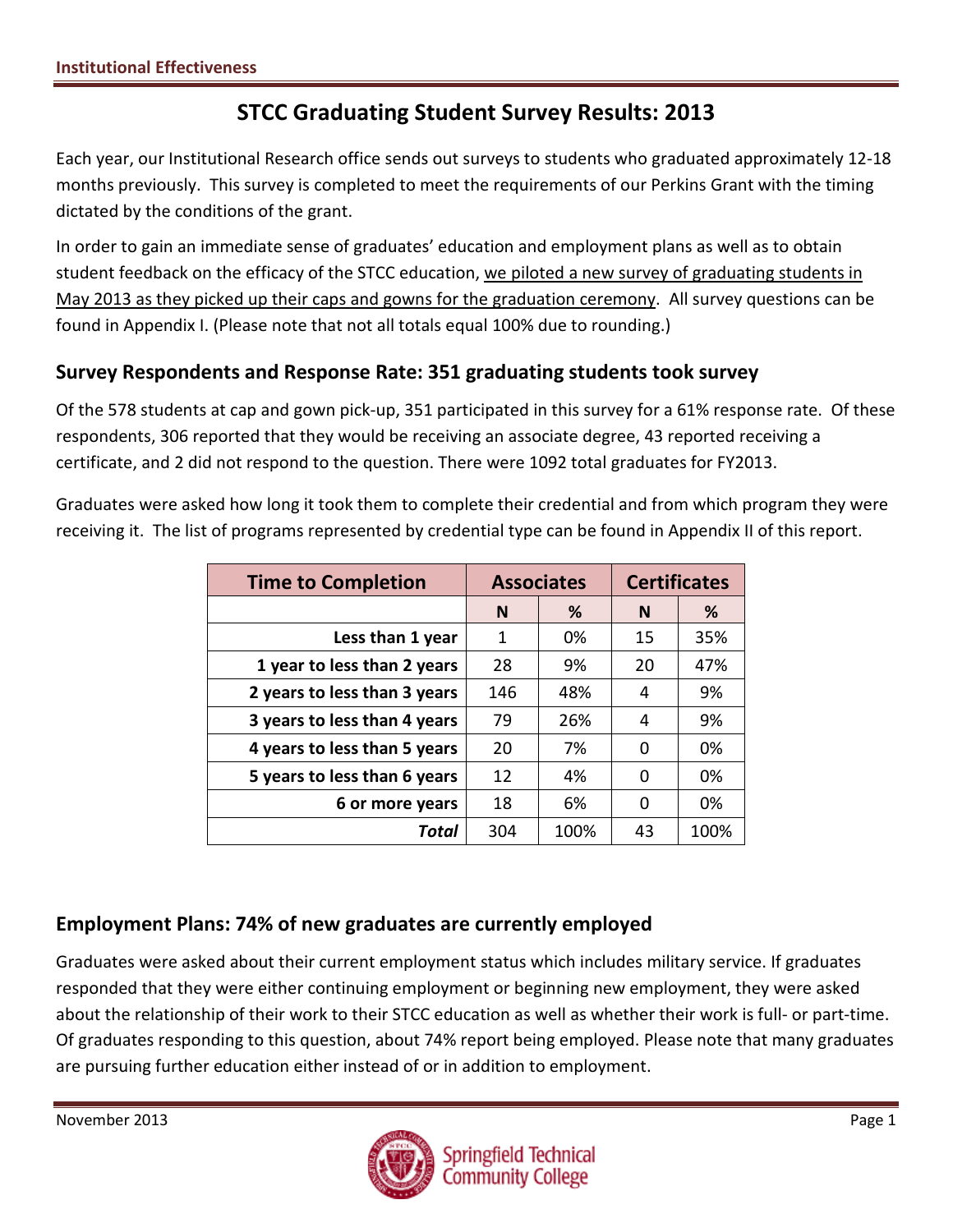| <b>Work Status</b>                      | <b>Associates</b> | <b>Certificates</b> |
|-----------------------------------------|-------------------|---------------------|
| <b>Employed: Continuing Current Job</b> | 37%               | 24%                 |
| <b>Employed: Beginning New Job</b>      | 36%               | 48%                 |
| <b>Employed: Military Service</b>       | 1%                | 0%                  |
| <b>Not Employed: Seeking Employment</b> | 17%               | 21%                 |
| <b>Not in Workforce</b>                 | 8%                | 7%                  |

Graduates who reported being employed were asked about their full-time versus part-time status with more than 75% responding that they will have full-time employment.

| <b>Work Hours</b>     | <b>Associates</b> | <b>Certificates</b> |
|-----------------------|-------------------|---------------------|
| <b>Full Time Work</b> | 77%               | 83%                 |
| <b>Part Time Work</b> | 23%               | 17%                 |

Graduates were also asked whether their employment was related to the academic work they completed at STCC. More than 70% of associate degree graduates said their employment was somewhat or directly related to their academic work, with 90% of certificate graduates reporting this.

| <b>Work Relation</b>                           | <b>Associates</b> | <b>Certificates</b> |
|------------------------------------------------|-------------------|---------------------|
| <b>Work Directly Related to STCC Education</b> | 54%               | 67%                 |
| <b>Work Somewhat Related to STCC Education</b> | 19%               | 23%                 |
| <b>Not Related</b>                             | 28%               | 10%                 |

### **Continuing Education Plans: 68% of new graduates expect to continue their education**

Graduates were asked about whether they will be continuing their education within the next year and whether they will do so in a full- or part-time capacity. About 68% of graduates receiving associates degrees plan on continuing their education within the year, with most aiming for a 4-year college or university. About 61% of certificate graduates plan to continue their education with the majority returning to STCC.

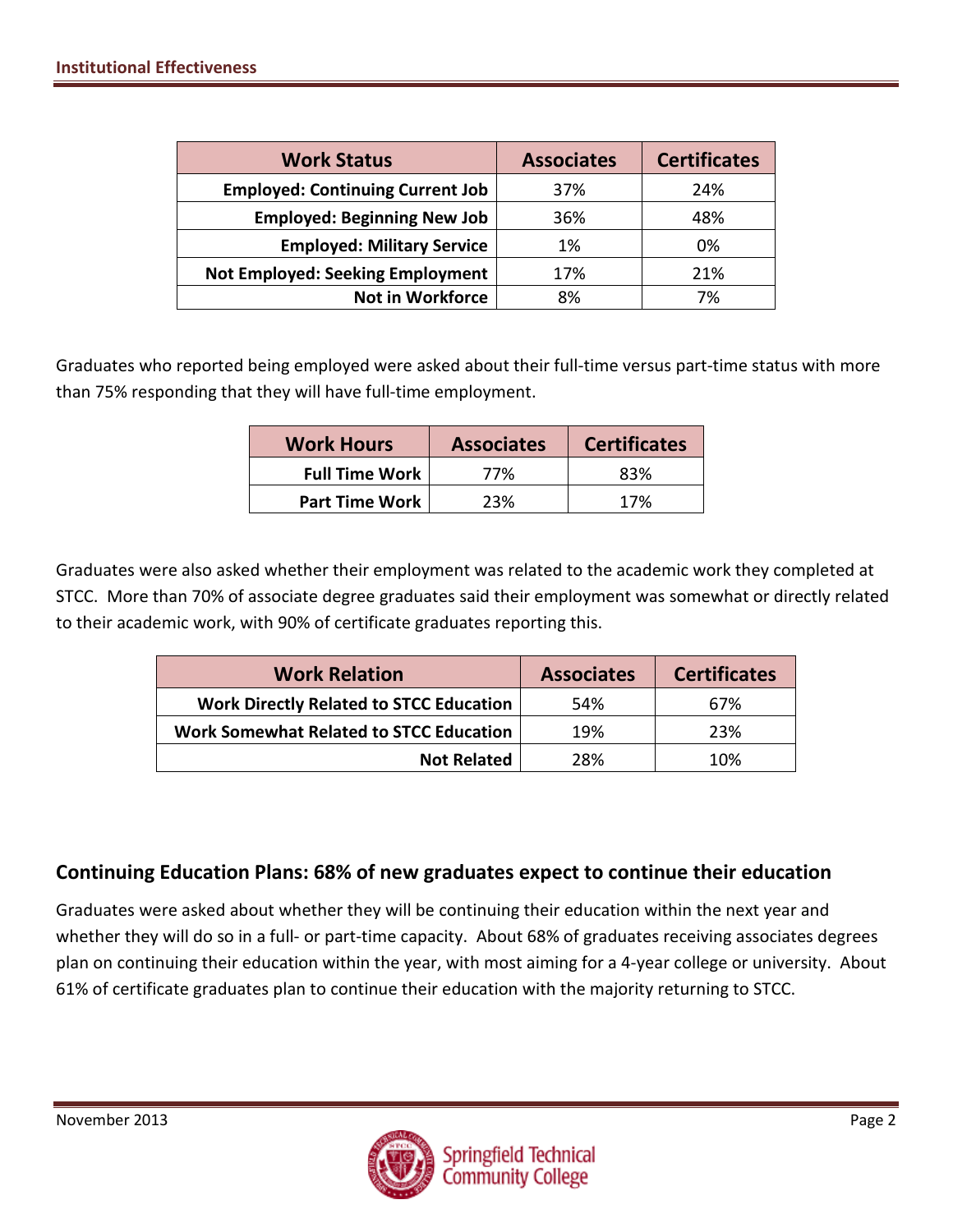| <b>Education Status</b>                     | <b>Associates</b> | <b>Certificates</b> |
|---------------------------------------------|-------------------|---------------------|
| A new program at STCC                       | 11%               | 30%                 |
| <b>Another 2-year college</b>               | 8%                | 13%                 |
| A 4-year college/university                 | 49%               | 18%                 |
| No additional education beginning this year | 32%               | 40%                 |

Of those students pursuing additional education, more associate degree graduates plan on pursuing full-time education (62%) than their certificate counterparts (54%).

| <b>Hours</b>               | <b>Associates</b> | <b>Certificates</b> |
|----------------------------|-------------------|---------------------|
| <b>Full Time Schooling</b> | 62%               | 54%                 |
| <b>Part Time Schooling</b> | 38%               | 46%                 |

## **Perceived Educational Preparation: 96% of graduating students feel that STCC prepared them for employment and/or continuing education**

We asked graduates several questions about their educational experience at STCC including their overall preparedness, how their education at STCC had improved their academic and personal skills, and the barriers and supports they experienced in their efforts to complete their credentials.

In response to a question about how well their STCC education had prepared them for employment or further education, only 12 students reported being either somewhat or very unprepared. More than 60% of both certificate and associate degree recipients said they were very well prepared.

| <b>Educational Preparation</b> | <b>Associates</b> | <b>Certificates</b> |
|--------------------------------|-------------------|---------------------|
| Very well prepared             | 68%               | 62%                 |
| <b>Somewhat prepared</b>       | 28%               | 36%                 |
| Somewhat unprepared            | 3%                | 0%                  |
| Very unprepared                | 1%                | 2%                  |

To learn more specifically about the preparation of the graduates, we provided a list of educational and personal skills and asked students to rate how much their STCC experience had improved these abilities. Mean improvement responses were somewhat lower for certificate than associate degree holders as might be expected given their shorter time at STCC to complete the credential. All mean scores were between 3 (some

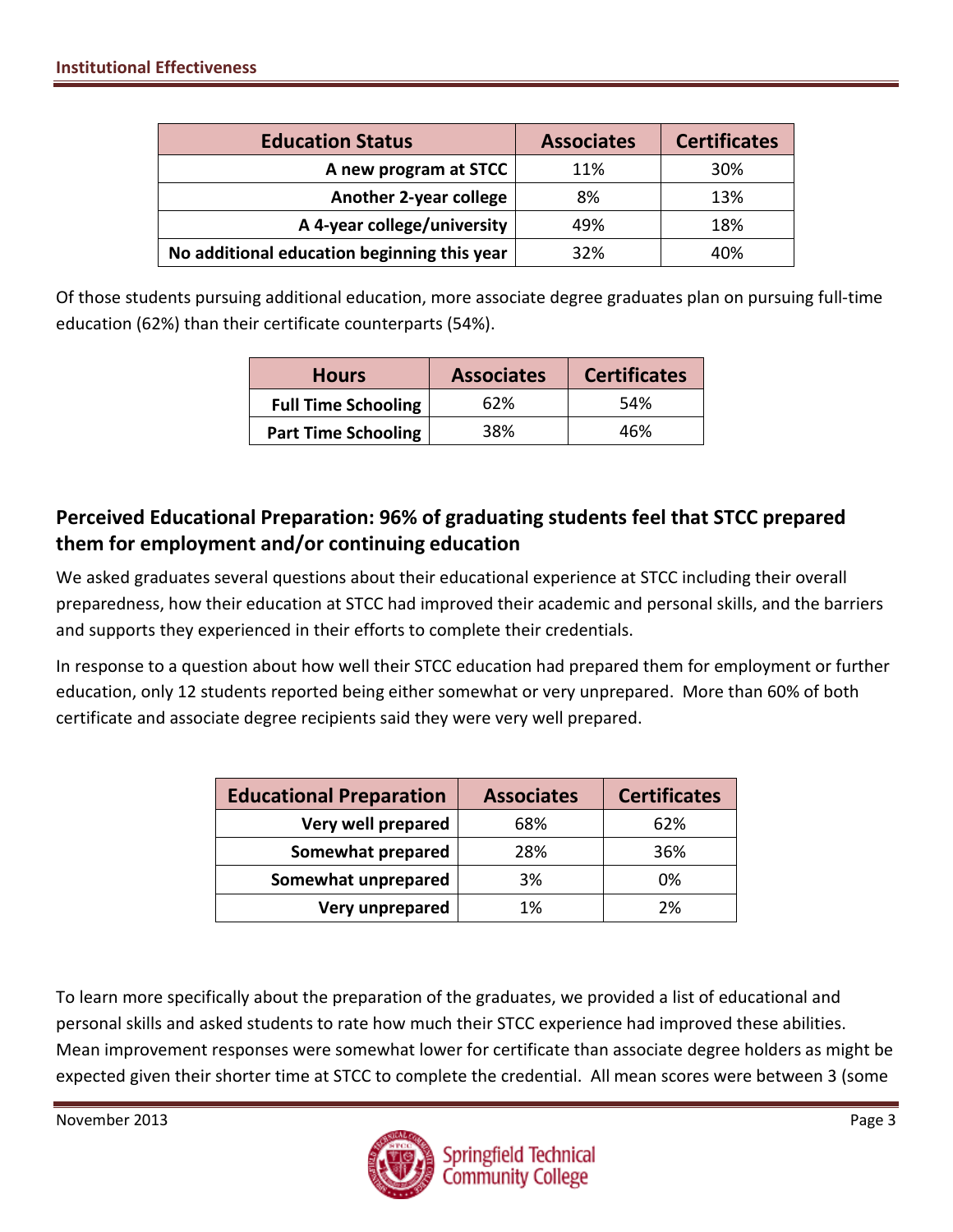#### **Institutional Effectiveness**

improvement) and 4 (a lot of improvement). Graduates reported the largest gains in their abilities to think critically, to research a problem and assess information related to it, to contribute to group discussions and work, and to get along with many different kinds of people.

### **Associate Degree Recipients:**

|                                                                                                    | <b>No</b> |                 |             |       |         |             |
|----------------------------------------------------------------------------------------------------|-----------|-----------------|-------------|-------|---------|-------------|
| Rate how your experience at                                                                        | Improve-  |                 |             |       | Tremen- |             |
| <b>STCC improved your ability to:</b>                                                              | ment      | <b>A</b> little | <b>Some</b> | A lot | dous    | <b>Mean</b> |
| write clearly                                                                                      | 13%       | 11%             | 24%         | 38%   | 14%     | 3.30        |
| speak clearly                                                                                      | 16%       | 10%             | 29%         | 32%   | 13%     | 3.15        |
| persuade others of your view                                                                       | 11%       | 10%             | 31%         | 32%   | 15%     | 3.30        |
| examine assumptions                                                                                | 7%        | 7%              | 31%         | 39%   | 16%     | 3.50        |
| think critically                                                                                   | 2%        | 6%              | 21%         | 44%   | 27%     | 3.89        |
| reason logically                                                                                   | 2%        | 9%              | 27%         | 42%   | 19%     | 3.66        |
| make and justify decisions                                                                         | 3%        | 7%              | 30%         | 41%   | 19%     | 3.66        |
| use math to address day-to-<br>day issues or problems                                              | 9%        | 15%             | 27%         | 31%   | 17%     | 3.31        |
| research a problem and assess<br>information to address it                                         | 3%        | 7%              | 28%         | 39%   | 23%     | 3.73        |
| use computers and common<br>software, mobile devices or<br>internet or cloud-based<br>applications | 7%        | 10%             | 25%         | 33%   | 25%     | 3.60        |
| contribute to group discussions<br>and work                                                        | 2%        | 11%             | 31%         | 34%   | 22%     | 3.62        |
| consider a subject from<br>multiple points of view                                                 | 1%        | 11%             | 28%         | 41%   | 19%     | 3.64        |
| get along with many different<br>kinds of people                                                   | 5%        | 9%              | 22%         | 37%   | 27%     | 3.71        |
| participate in community<br>actions or events                                                      | 12%       | 13%             | 27%         | 32%   | 16%     | 3.27        |
| better serve my community or<br>society in general                                                 | 9%        | 13%             | 27%         | 31%   | 20%     | 3.40        |

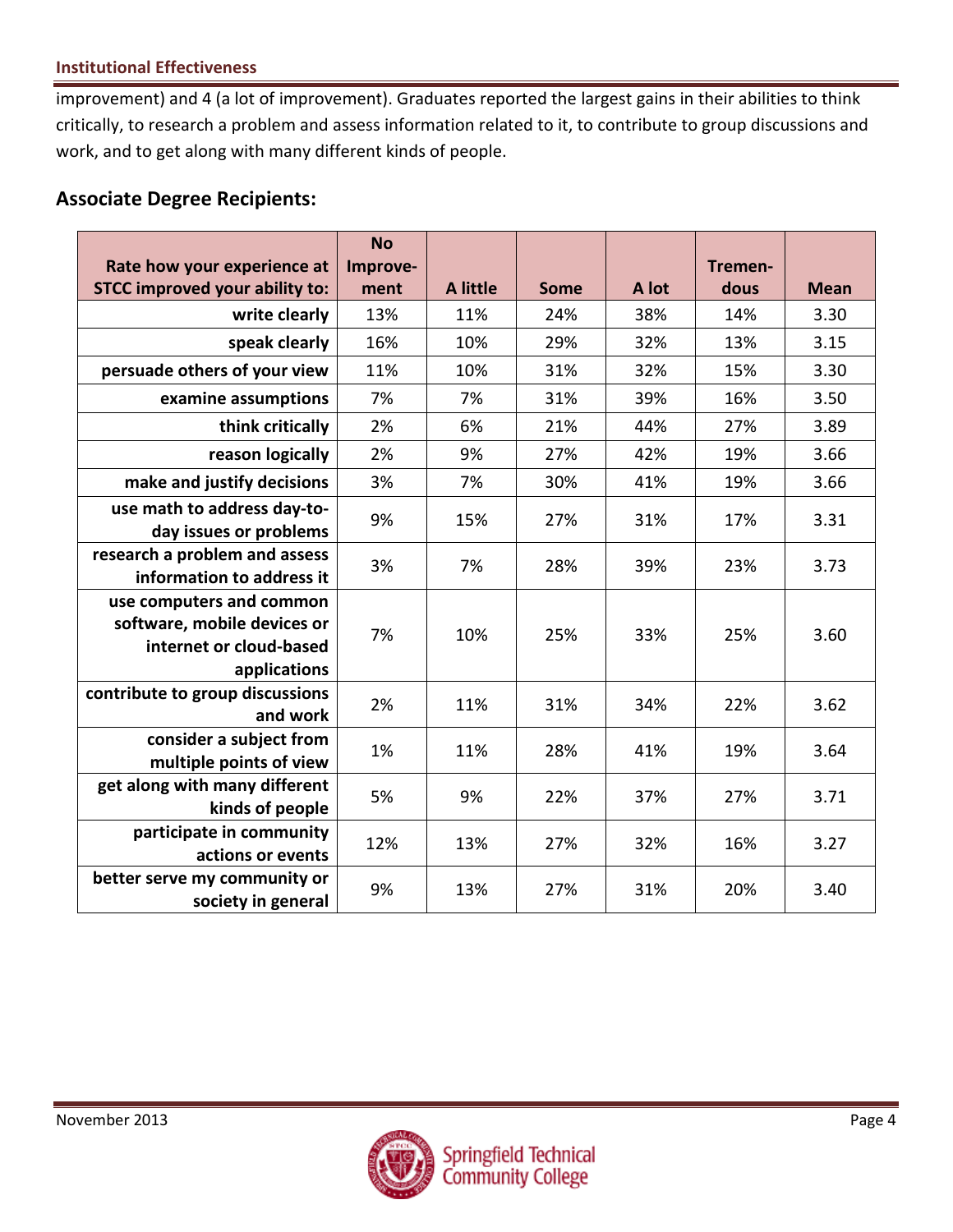#### **Certificate Recipients:**

|                                                                                                    | <b>No</b> |                 |             |       |         |             |
|----------------------------------------------------------------------------------------------------|-----------|-----------------|-------------|-------|---------|-------------|
| Rate how your experience at                                                                        | Improve-  |                 |             |       | Tremen- |             |
| <b>STCC improved your ability to:</b>                                                              | ment      | <b>A</b> little | <b>Some</b> | A lot | dous    | <b>Mean</b> |
| write clearly                                                                                      | 21%       | 12%             | 14%         | 44%   | 9%      | 3.09        |
| speak clearly                                                                                      | 19%       | 9%              | 21%         | 37%   | 14%     | 3.19        |
| persuade others of your view                                                                       | 14%       | 7%              | 23%         | 42%   | 14%     | 3.35        |
| examine assumptions                                                                                | 10%       | 10%             | 24%         | 43%   | 14%     | 3.43        |
| think critically                                                                                   | 7%        | 10%             | 14%         | 52%   | 17%     | 3.62        |
| reason logically                                                                                   | 7%        | 14%             | 10%         | 57%   | 12%     | 3.52        |
| make and justify decisions                                                                         | 7%        | 12%             | 14%         | 52%   | 14%     | 3.55        |
| use math to address day-to-<br>day issues or problems                                              | 20%       | 17%             | 17%         | 32%   | 15%     | 3.05        |
| research a problem and assess<br>information to address it                                         | 10%       | 17%             | 19%         | 33%   | 21%     | 3.40        |
| use computers and common<br>software, mobile devices or<br>internet or cloud-based<br>applications | 12%       | 10%             | 22%         | 29%   | 27%     | 3.49        |
| contribute to group discussions<br>and work                                                        | 5%        | 14%             | 12%         | 50%   | 19%     | 3.64        |
| consider a subject from<br>multiple points of view                                                 | 7%        | 14%             | 19%         | 40%   | 19%     | 3.50        |
| get along with many different<br>kinds of people                                                   | 5%        | 10%             | 17%         | 34%   | 34%     | 3.83        |
| participate in community<br>actions or events                                                      | 12%       | 17%             | 15%         | 34%   | 22%     | 3.37        |
| better serve my community or<br>society in general                                                 | 12%       | 12%             | 19%         | 36%   | 21%     | 3.43        |

## **Perceived Educational Barriers: Finances, family responsibilities, academic interruption, and low expectations are most frequent barriers**

We also asked graduates about the barriers they faced as they worked to obtain their credential. For associate degree recipients, more than 40% of students experienced either minor or major barriers to their education due to: financial difficulties, job demands, family responsibilities, not having been in school for a long time, not being academically prepared when they started, and being unclear about their career goals. For certificate recipients, fewer students reported barriers overall. More than 30% of certificate recipients

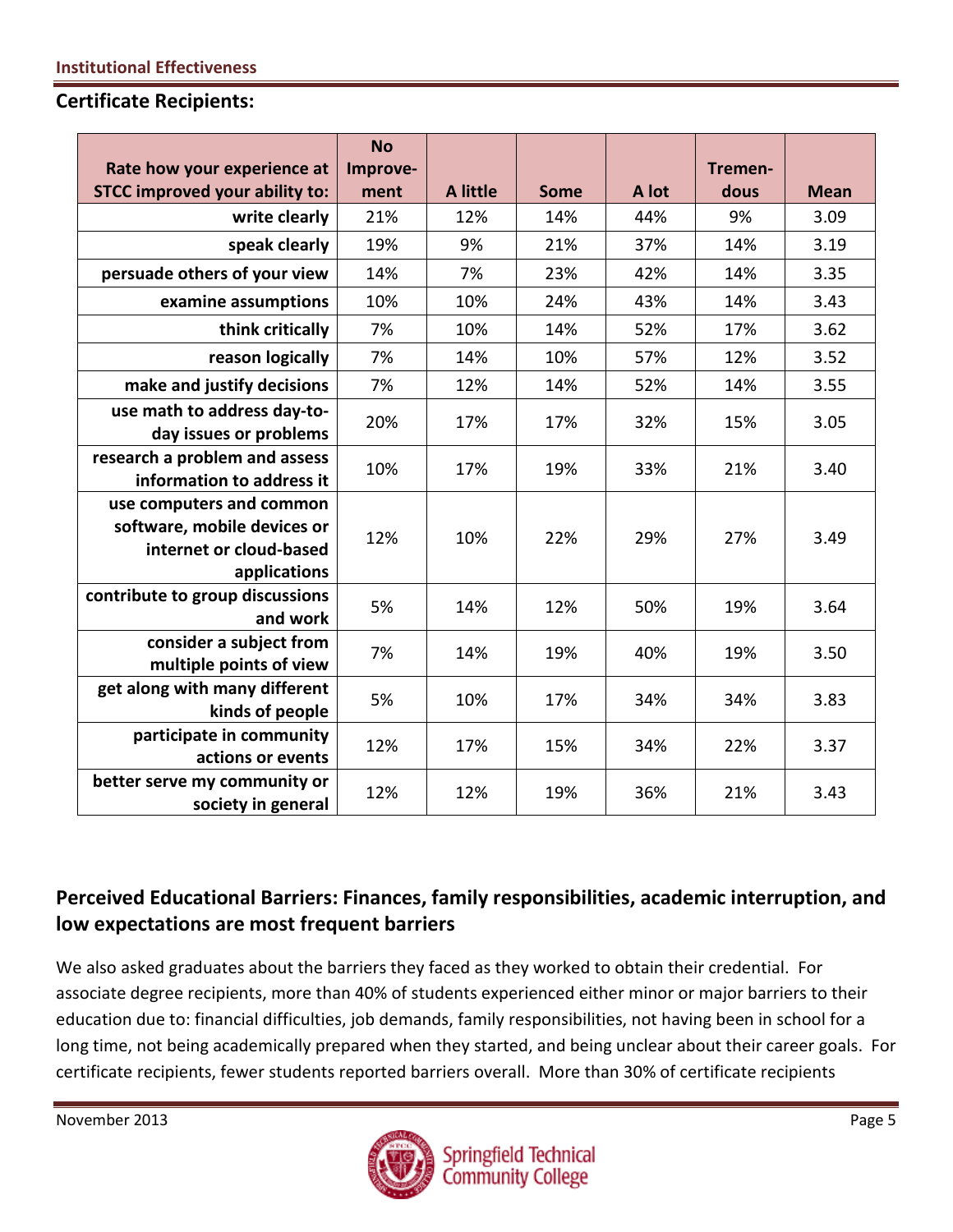#### **Institutional Effectiveness**

experienced either minor or major educational barriers due to: financial difficulties, family responsibilities, not being academically prepared when they started, job demands, not having been in school for a long time, and having expectations about them being too low.

### **Associate Degree Recipients:**

| Which barriers did you have to overcome                                              | Not a   | <b>Minor</b> | <b>Major</b> |             |
|--------------------------------------------------------------------------------------|---------|--------------|--------------|-------------|
| to complete your STCC education?                                                     | barrier | barrier      | barrier      | <b>Mean</b> |
| I was not academically prepared when I<br>started                                    | 55%     | 34%          | 10%          | 1.55        |
| I had not been in school for a long time                                             | 53%     | 27%          | 20%          | 1.67        |
| English is not my first language                                                     | 84%     | 9%           | 7%           | 1.23        |
| My academic goals were unclear                                                       | 61%     | 32%          | 7%           | 1.46        |
| My career goals were unclear                                                         | 56%     | 36%          | 8%           | 1.53        |
| <b>Expectations of me were too low</b>                                               | 74%     | 21%          | 5%           | 1.30        |
| It took me a while to find the program I<br>wanted to complete                       | 60%     | 29%          | 11%          | 1.51        |
| After selecting my program, I had trouble<br>finding the best path for completing it | 68%     | 24%          | 8%           | 1.40        |
| It was difficult to get into the classes I<br>needed                                 | 75%     | 20%          | 5%           | 1.30        |
| Not enough access to professional<br>advisors                                        | 73%     | 19%          | 8%           | 1.34        |
| Not enough access to faculty advisors                                                | 71%     | 21%          | 8%           | 1.38        |
| Not enough access to tutors or other<br>academic support                             | 78%     | 18%          | 5%           | 1.27        |
| <b>Financial difficulties</b>                                                        | 41%     | 36%          | 23%          | 1.81        |
| <b>Job demands</b>                                                                   | 45%     | 38%          | 17%          | 1.71        |
| <b>Housing issues</b>                                                                | 71%     | 21%          | 8%           | 1.37        |
| <b>Family responsibilities</b>                                                       | 46%     | 30%          | 24%          | 1.79        |
| Personal and/or health challenges                                                    | 62%     | 24%          | 14%          | 1.52        |

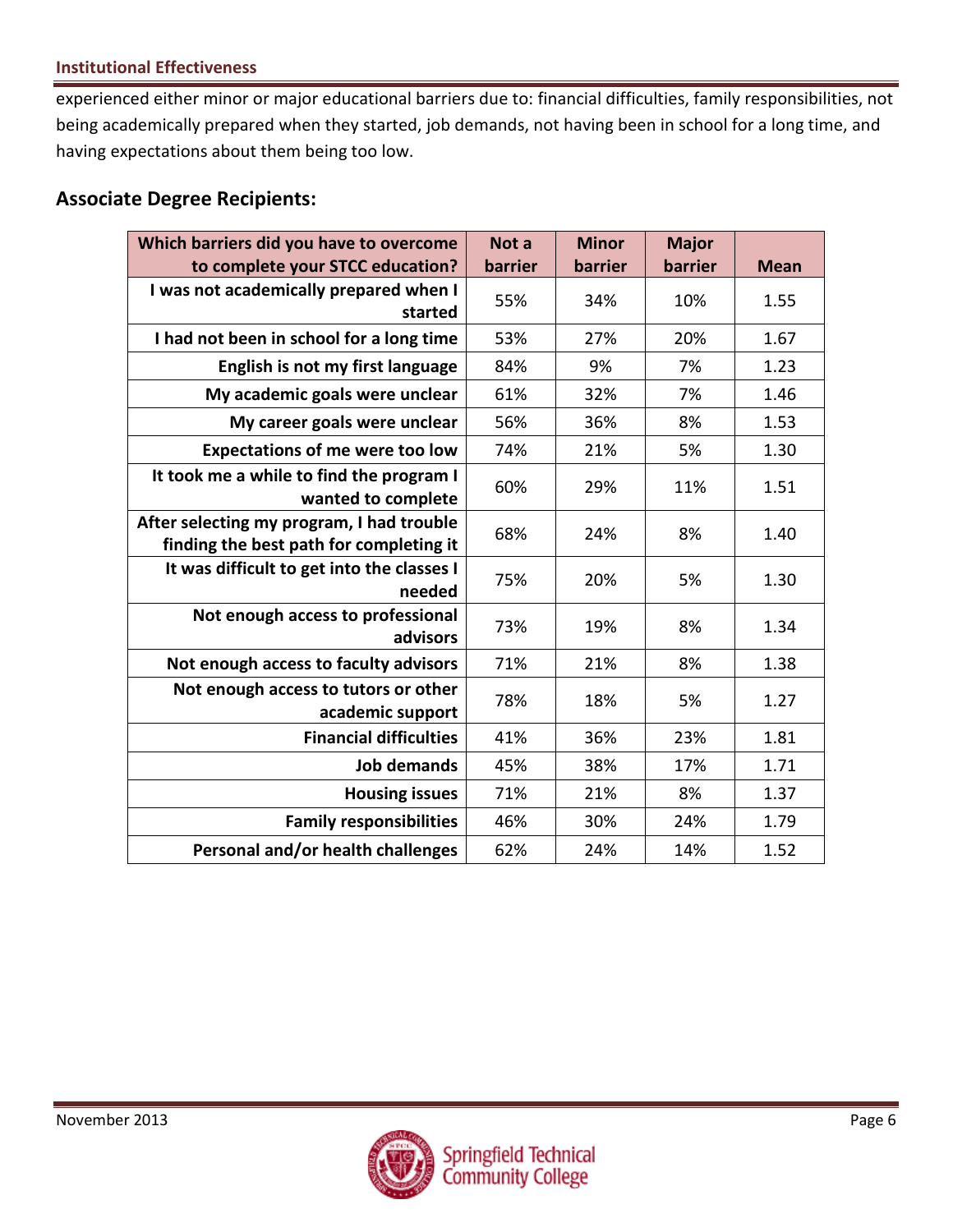#### **Certificate Recipients:**

| Which barriers did you have to overcome                                              | Not a   | <b>Minor</b> | <b>Major</b> |             |
|--------------------------------------------------------------------------------------|---------|--------------|--------------|-------------|
| to complete your STCC education?                                                     | barrier | barrier      | barrier      | <b>Mean</b> |
| I was not academically prepared when I<br>started                                    | 63%     | 25%          | 13%          | 1.50        |
| I had not been in school for a long time                                             | 68%     | 18%          | 15%          | 1.48        |
| English is not my first language                                                     | 73%     | 12%          | 15%          | 1.41        |
| My academic goals were unclear                                                       | 73%     | 22%          | 5%           | 1.32        |
| My career goals were unclear                                                         | 76%     | 20%          | 5%           | 1.29        |
| <b>Expectations of me were too low</b>                                               | 68%     | 20%          | 12%          | 1.44        |
| It took me a while to find the program I<br>wanted to complete                       | 76%     | 20%          | 5%           | 1.29        |
| After selecting my program, I had trouble<br>finding the best path for completing it | 80%     | 20%          | 0%           | 1.20        |
| It was difficult to get into the classes I<br>needed                                 | 95%     | 5%           | 0%           | 1.05        |
| Not enough access to professional<br>advisors                                        | 83%     | 15%          | 2%           | 1.20        |
| Not enough access to faculty advisors                                                | 88%     | 12%          | 0%           | 1.12        |
| Not enough access to tutors or other<br>academic support                             | 85%     | 15%          | 0%           | 1.15        |
| <b>Financial difficulties</b>                                                        | 51%     | 32%          | 17%          | 1.66        |
| <b>Job demands</b>                                                                   | 66%     | 24%          | 10%          | 1.44        |
| <b>Housing issues</b>                                                                | 76%     | 20%          | 5%           | 1.29        |
| <b>Family responsibilities</b>                                                       | 59%     | 17%          | 24%          | 1.66        |
| Personal and/or health challenges                                                    | 78%     | 17%          | 5%           | 1.27        |

## **Perceived Educational Supports: Family, faculty, and classroom activities pave the way for success**

Finally, we asked students about the factors that helped them succeed in completing their credentials. For students receiving their associate degree, more than 80% cited the following factors as being a part of their completion success: homework and projects, in-classroom experience and activities, faculty and/or instructors, family support or encouragement, and being a role model for others. For graduates receiving a certificate, more than 90% cited the following completion success factors: in-classroom experience and activities, faculty and/or instructors, classmate support or encouragement, family support or encouragement, and being a role model for others.

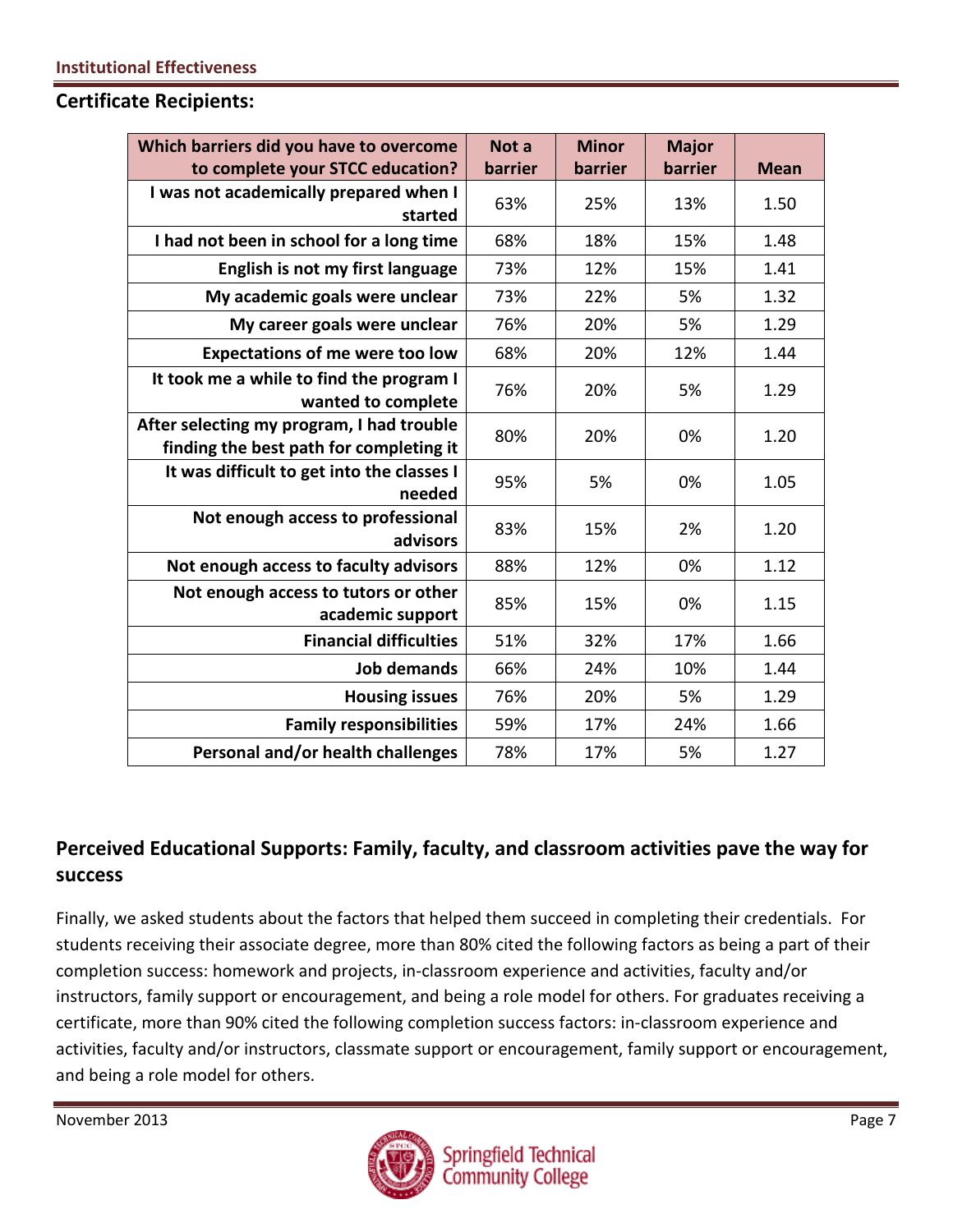**Associate Degree Recipients:** 

| What factors helped you succeed in                                             | Not a  | <b>Minor</b> | <b>Major</b> |             |
|--------------------------------------------------------------------------------|--------|--------------|--------------|-------------|
| completing your STCC education?                                                | factor | factor       | factor       | <b>Mean</b> |
| <b>Faculty and/or instructors</b>                                              | 7%     | 29%          | 64%          | 2.57        |
| <b>Professional advisors</b>                                                   | 28%    | 34%          | 38%          | 2.10        |
| <b>Faculty advisors</b>                                                        | 24%    | 38%          | 37%          | 2.13        |
| <b>College staff (not faculty or advisors)</b>                                 | 27%    | 39%          | 33%          | 2.06        |
| In-class experience and activities                                             | 6%     | 29%          | 65%          | 2.59        |
| <b>Homework and projects</b>                                                   | 6%     | 41%          | 53%          | 2.46        |
| Internship, clinical placements, or other<br>career/program-related experience | 43%    | 19%          | 38%          | 1.95        |
| <b>Classmate support or encouragement</b>                                      | 17%    | 31%          | 52%          | 2.35        |
| <b>Family support or encouragement</b>                                         | 11%    | 21%          | 69%          | 2.58        |
| Being a role model for others                                                  | 12%    | 28%          | 60%          | 2.48        |
| <b>Other</b>                                                                   | 69%    | 4%           | 27%          | 1.58        |

# **Certificate Recipients:**

| What factors helped you succeed in                                             | Not a  | <b>Minor</b> | <b>Major</b> |             |
|--------------------------------------------------------------------------------|--------|--------------|--------------|-------------|
| completing your STCC education?                                                | factor | factor       | factor       | <b>Mean</b> |
| <b>Faculty and/or instructors</b>                                              | 3%     | 25%          | 73%          | 2.70        |
| <b>Professional advisors</b>                                                   | 15%    | 30%          | 55%          | 2.40        |
| <b>Faculty advisors</b>                                                        | 10%    | 33%          | 58%          | 2.48        |
| <b>College staff (not faculty or advisors)</b>                                 | 23%    | 28%          | 50%          | 2.28        |
| In-class experience and activities                                             | 0%     | 28%          | 73%          | 2.73        |
| <b>Homework and projects</b>                                                   | 8%     | 28%          | 64%          | 2.56        |
| Internship, clinical placements, or other<br>career/program-related experience | 28%    | 23%          | 50%          | 2.23        |
| <b>Classmate support or encouragement</b>                                      | 5%     | 30%          | 65%          | 2.60        |
| <b>Family support or encouragement</b>                                         | 8%     | 20%          | 73%          | 2.65        |
| Being a role model for others                                                  | 8%     | 25%          | 68%          | 2.60        |
| Other                                                                          | 53%    | 24%          | 24%          | 1.71        |

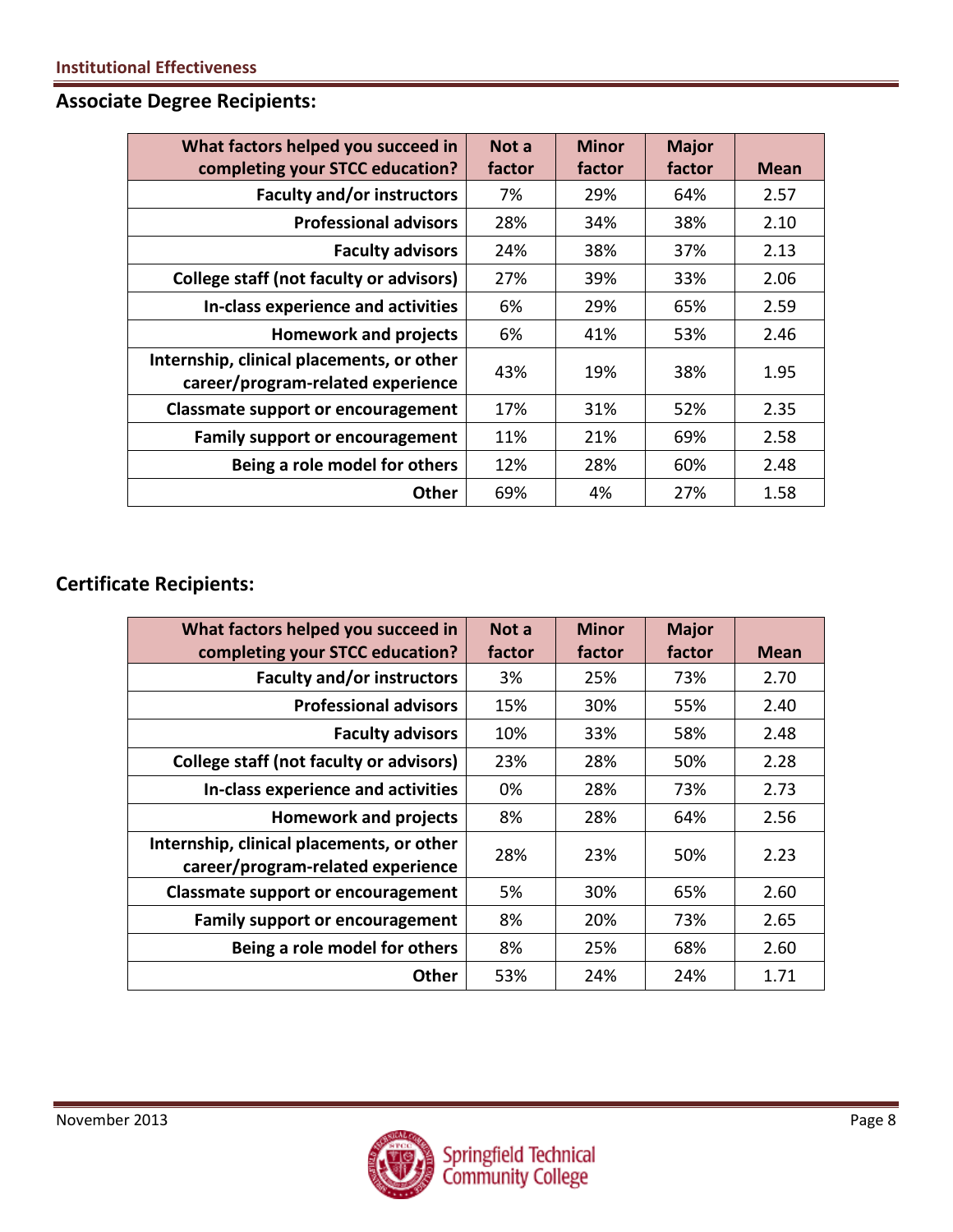### **Appendix I: Graduate Survey**

Congratulations on your degree! We want to learn more from you to improve the college, programs, and courses so that even more students can be successful at STCC. Thank you in advance for sharing your thoughts and experiences!! As you graduate, you become a STCC alumni member. We hope you will become an active STCC alumni member and continue to provide feedback and guidance to the college. Happy graduation, Class of 2013!

Q1 What degree(s) are you receiving?

- □ Associate Degree
- $\Box$  Certificate

Q2 Which program(s) did you complete?

Q3 About how long did it take you to finish this degree or certificate?

- $\bigcirc$  Less than 1 year
- $\bigcirc$  1 year to less than 2 years
- $\overline{Q}$  2 years to less than 3 years
- $\bigcirc$  3 years to less than 4 years
- $\overline{Q}$  4 years to less than 5 years
- $\bigcirc$  5 years to less than 6 years
- $\overline{O}$  6 or more years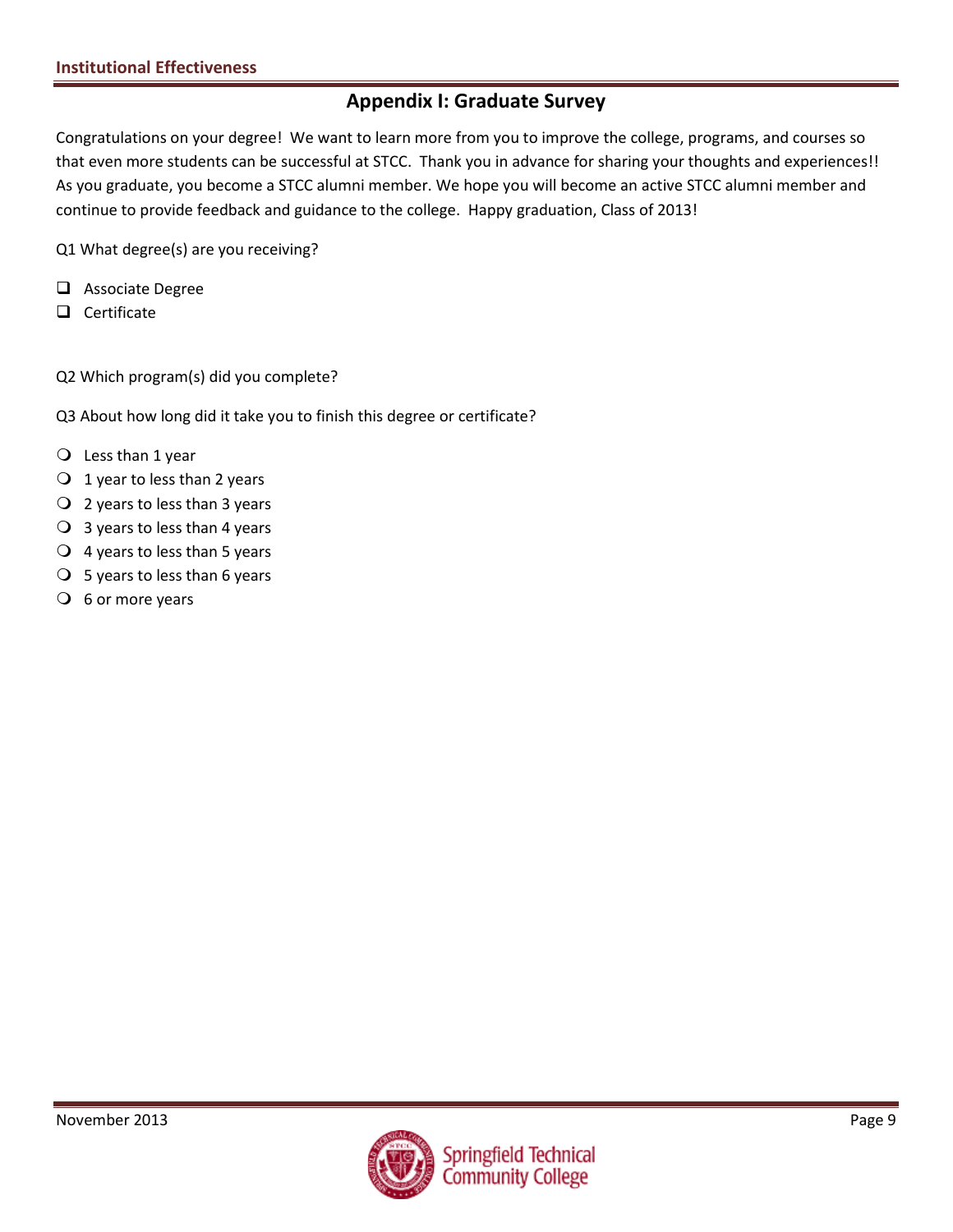Q4 Rate how your experience at STCC improved your ability to:

|                                                                                                       | <b>No</b><br>improvement<br>(1) | A little<br>improvement<br>(2) | Some<br>improvement<br>(3) | A lot of<br>improvement<br>(4) | Tremendous<br>Improvement (5) |
|-------------------------------------------------------------------------------------------------------|---------------------------------|--------------------------------|----------------------------|--------------------------------|-------------------------------|
| write clearly                                                                                         | $\bigcirc$                      | $\bigcirc$                     | $\bigcirc$                 | $\bigcirc$                     | $\bigcirc$                    |
| speak clearly                                                                                         | $\bigcirc$                      | $\bigcirc$                     | $\bigcirc$                 | $\bigcirc$                     | $\bigcirc$                    |
| persuade others of your<br>view                                                                       | $\bigcirc$                      | O                              | $\bigcirc$                 | $\bigcirc$                     | $\bigcirc$                    |
| examine assumptions                                                                                   | $\bigcirc$                      | O                              | $\bigcirc$                 | $\bigcirc$                     | $\bigcirc$                    |
| think critically                                                                                      | $\bigcirc$                      | O                              | $\bigcirc$                 | $\bigcirc$                     | $\bigcirc$                    |
| reason logically                                                                                      | $\bigcirc$                      | $\bigcirc$                     | $\bigcirc$                 | $\bigcirc$                     | $\bigcirc$                    |
| make and justify<br>decisions                                                                         | $\bigcirc$                      | $\bigcirc$                     | $\bigcirc$                 | $\bigcirc$                     | $\bigcirc$                    |
| use math to address day-<br>to-day issues or problems                                                 | $\bigcirc$                      | $\bigcirc$                     | $\bigcirc$                 | $\bigcirc$                     | $\bigcirc$                    |
| research a problem and<br>assess information to<br>address it                                         | $\bigcirc$                      | $\bigcirc$                     | $\bigcirc$                 | $\bigcirc$                     | $\bigcirc$                    |
| use computers and<br>common software,<br>mobile devices or<br>internet or cloud-based<br>applications | $\bigcirc$                      | $\bigcirc$                     | $\bigcirc$                 | $\bigcirc$                     | $\bigcirc$                    |
| contribute to group<br>discussions and work                                                           | $\bigcirc$                      | O                              | $\circ$                    | $\bigcirc$                     | $\bigcirc$                    |
| consider a subject from<br>multiple points of view                                                    | $\bigcirc$                      | $\mathsf{O}$                   | $\bigcirc$                 | $\bigcirc$                     | $\bigcirc$                    |
| get along with many<br>different kinds of people                                                      | $\circ$                         | O                              | $\circ$                    | $\circ$                        | $\circ$                       |
| participate in community<br>actions or events                                                         | $\bigcirc$                      | $\mathsf{O}$                   | $\Omega$                   | $\bigcirc$                     | $\bigcirc$                    |
| better serve my<br>community or society in<br>general                                                 | $\bigcirc$                      | O                              | $\bigcirc$                 | $\bigcirc$                     | $\bigcirc$                    |

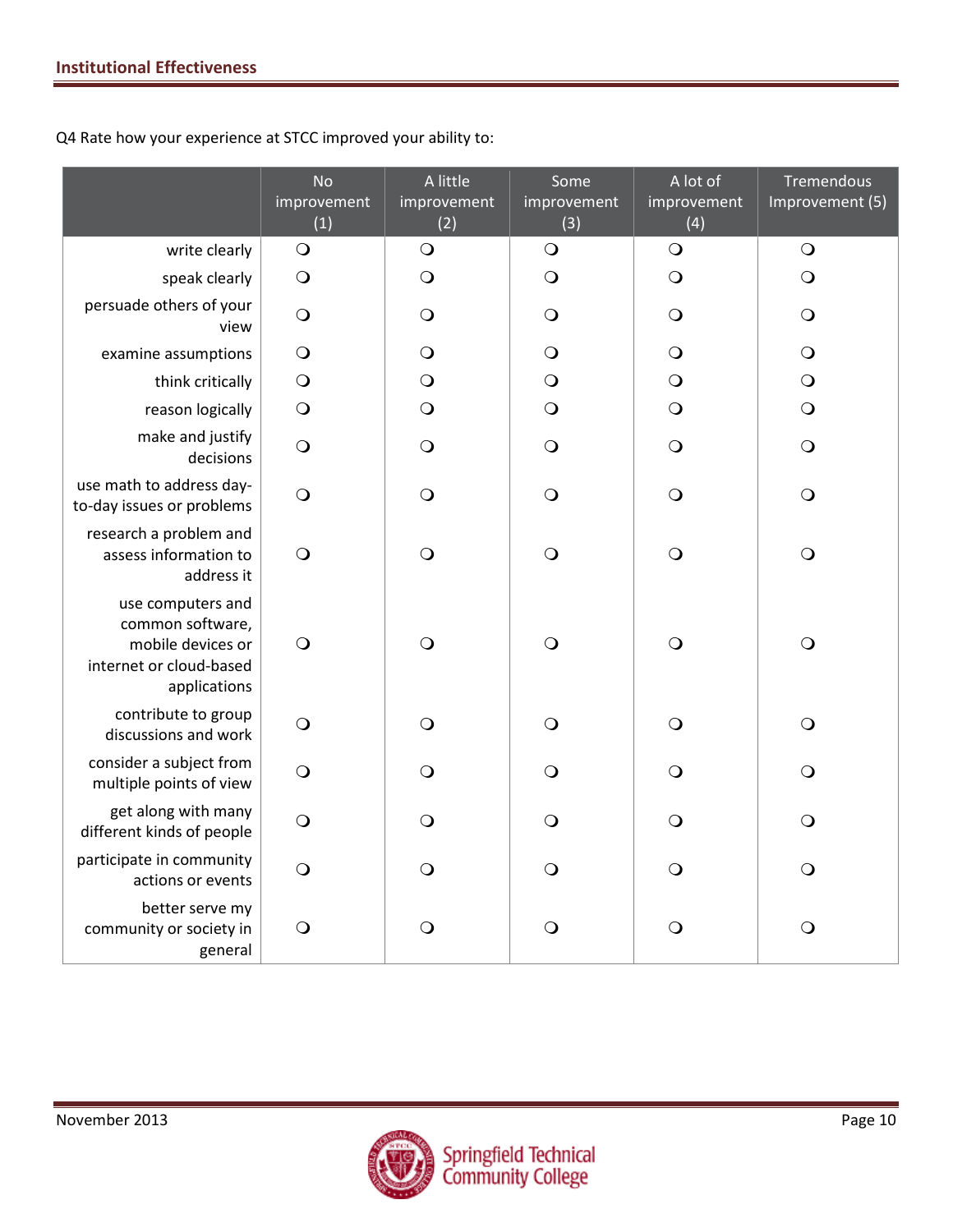Q5 Continuing Education: What additional education will you begin (within the year) after receiving your degree or certificate from STCC?

- A new program at STCC
- Another 2-year college
- A 4-year college/university
- $\Omega$  No additional education beginning this year

If students answered that they would be continuing their education, they were also asked Q6. Q6 Will you be attending college full or part time?

- Full Time
- $Q$  Part Time

Q7 Employment Activity: What employment activity will you engage in after receiving your degree or certificate from STCC?

- Continue in my current job
- $\bigcirc$  Begin a new job
- **O** Military Service
- $\Omega$  Not currently employed but seeking employment
- O Not seeking employment

If students answered that they would be employed, they were also asked Q8 and Q9.

Q8 Will you be working full or part time?

- Full Time
- Part Time

Q9 Is the job related to the STCC degree/certificate you completed?

- $Q$  Yes, it is directly related.
- $\bigcirc$  It is somewhat related.
- O No, it is not related.

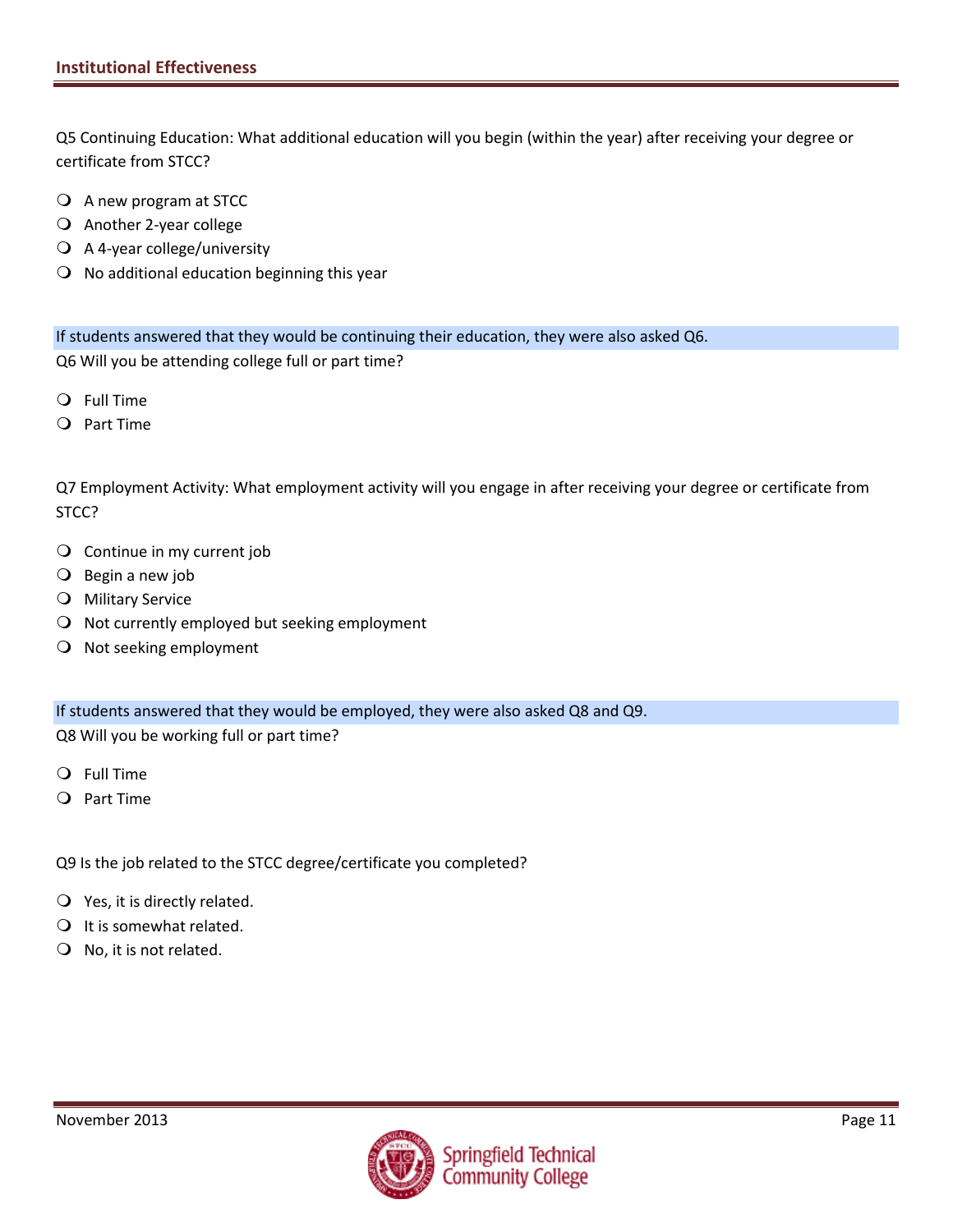Q10 As a result of your education at STCC, how prepared do you feel to pursue your post-graduation education and/or employment plans?

- Very well prepared
- O Somewhat prepared
- O Somewhat unprepared
- Very unprepared

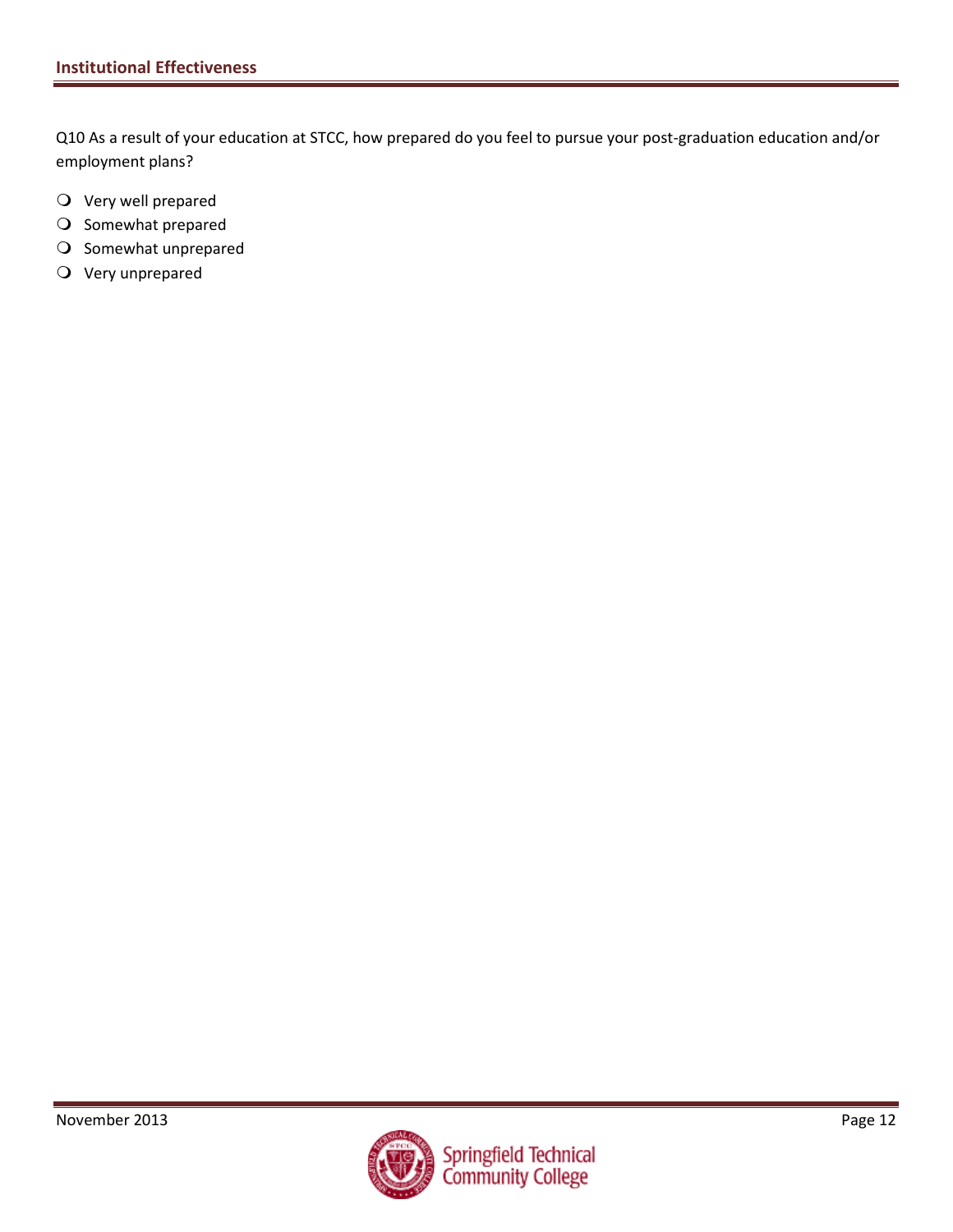Q11 Which barriers did you have to overcome to complete your STCC education? Please indicate if each was: Not a barrier, Minor barrier, or Major barrier.

|                                                                                         | Not a barrier (1) | Minor barrier (2) | Major barrier (3) |
|-----------------------------------------------------------------------------------------|-------------------|-------------------|-------------------|
| I was not academically<br>prepared when I started                                       | $\bigcirc$        | $\bigcirc$        | $\bigcirc$        |
| I had not been in school for a<br>long time                                             | $\circ$           | $\circ$           | $\bigcirc$        |
| English is not my first language                                                        | $\circ$           | $\bigcirc$        | $\bigcirc$        |
| My academic goals were<br>unclear                                                       | $\circ$           | $\bigcirc$        | $\bigcirc$        |
| My career goals were unclear                                                            | $\bigcirc$        | $\bigcirc$        | $\bigcirc$        |
| Expectations of me were too<br>low                                                      | $\bigcirc$        | $\bigcirc$        | $\bigcirc$        |
| It took me a while to find the<br>program I wanted to complete                          | $\bigcirc$        | $\bigcirc$        | $\bigcirc$        |
| After selecting my program, I<br>had trouble finding the best<br>path for completing it | $\bigcirc$        | $\bigcirc$        | $\bigcirc$        |
| It was difficult to get into the<br>classes I needed                                    | O                 | $\bigcirc$        | $\bigcirc$        |
| Not enough access to<br>professional advisors                                           | O                 | O                 | $\bigcirc$        |
| Not enough access to faculty<br>advisors                                                | $\bigcirc$        | $\bigcirc$        | $\bigcirc$        |
| Not enough access to tutors or<br>other academic support                                | $\circ$           | $\bigcirc$        | $\bigcirc$        |
| <b>Financial difficulties</b>                                                           | $\bigcirc$        | $\bigcirc$        | $\bigcirc$        |
| Job demands                                                                             | $\bigcirc$        | $\bigcirc$        | $\bigcirc$        |
| <b>Housing issues</b>                                                                   | $\bigcirc$        | $\bigcirc$        | $\bigcirc$        |
| Family responsibilities                                                                 | $\bigcirc$        | $\bigcirc$        | $\bigcirc$        |
| Personal and/or health<br>challenges                                                    | O                 | $\bigcirc$        | $\bigcirc$        |
| Other (please describe)                                                                 | $\bigcirc$        | $\bigcirc$        | $\circ$           |

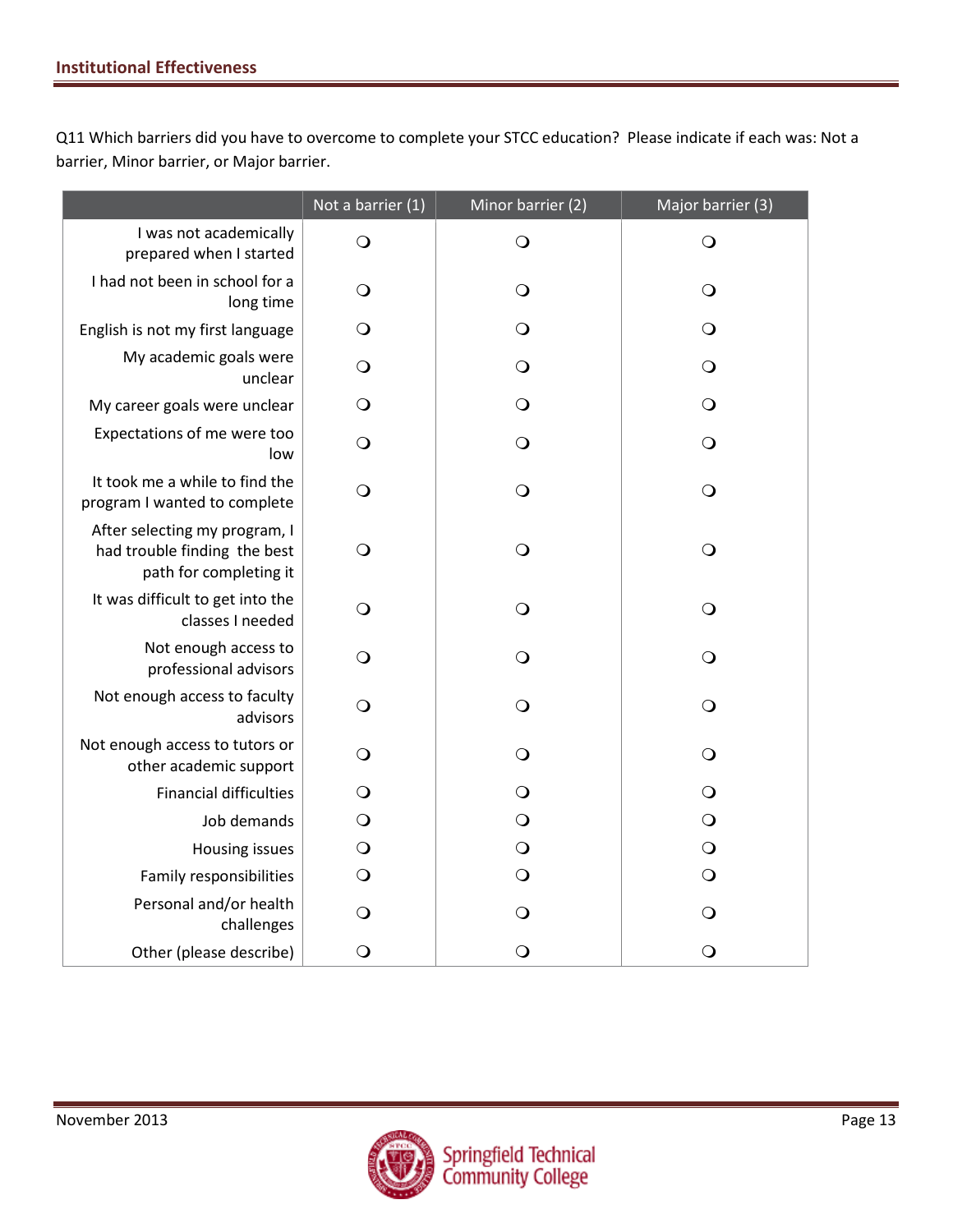Q12 What factors helped you succeed in completing your STCC education? Please indicate if each was: Not a factor, Minor factor, or Major factor.

|                                                                                      | Not a success factor (1) | Minor success factor (2) | Major success factor (3) |
|--------------------------------------------------------------------------------------|--------------------------|--------------------------|--------------------------|
| Faculty and/or<br>instructors                                                        | ∩                        | Q                        | ∩                        |
| Professional advisors                                                                | O                        | $\Omega$                 |                          |
| Faculty advisors                                                                     | O                        | Q                        | ∩                        |
| College staff (not<br>faculty or advisors)                                           |                          | O                        |                          |
| In-class experience and<br>activities                                                | O                        | Q                        | ( )                      |
| Homework and projects                                                                |                          | ∩                        | ( )                      |
| Internship, clinical<br>placements, or other<br>career/program-related<br>experience |                          | Q                        | ∩                        |
| Classmate support or<br>encouragement                                                |                          | Q                        | ∩                        |
| Family support or<br>encouragement                                                   | ∩                        | $\Omega$                 | ∩                        |
| Being a role model for<br>others                                                     |                          | ∩                        |                          |
| Other (please describe)                                                              |                          |                          |                          |

Q13 As new alumni of Springfield Technical Community College, please update your contact information:

First Name Last Name personal (non-STCC) email address phone

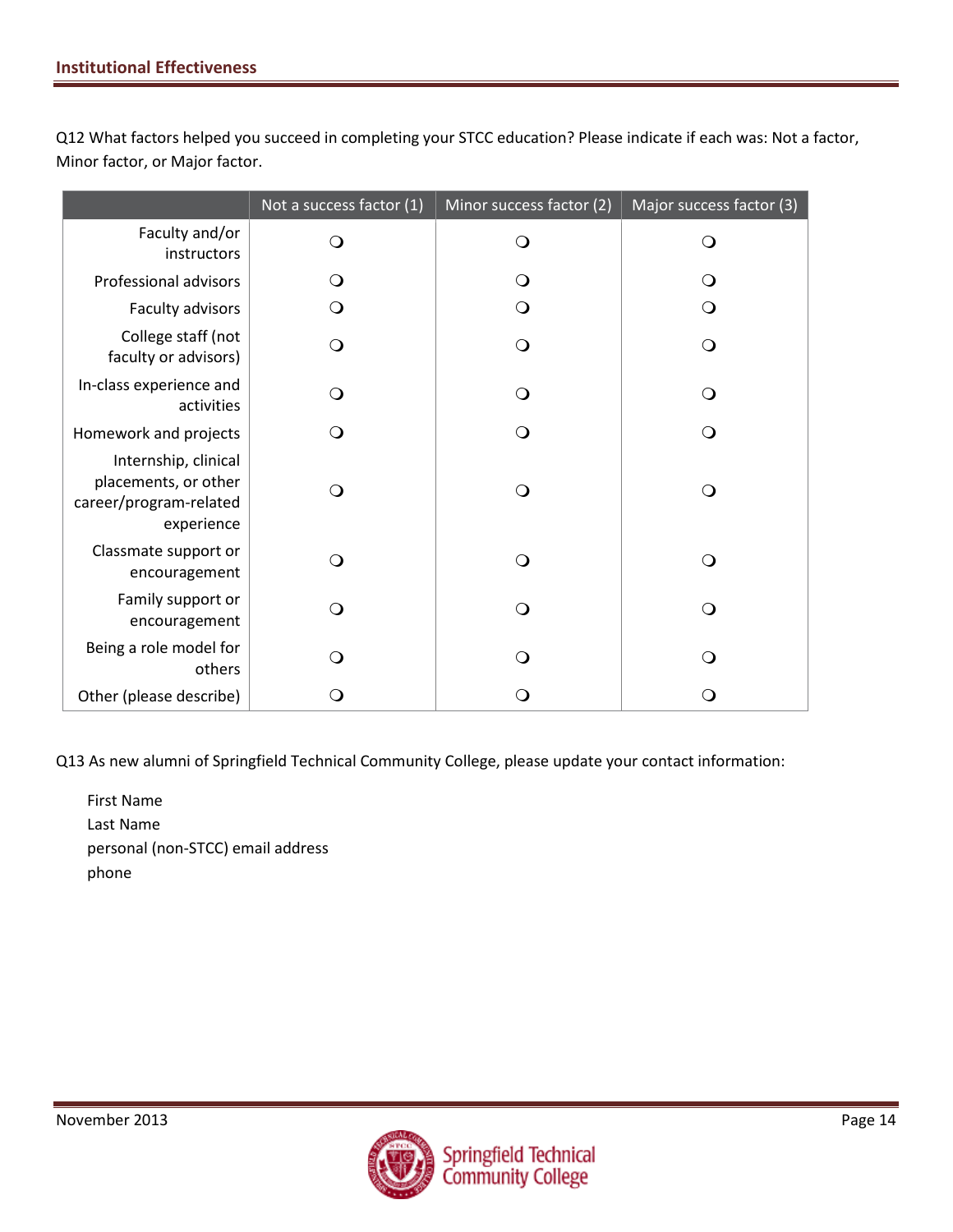| <b>No. Associates by Program</b> |                | <b>No. Associates by Program</b> |  |
|----------------------------------|----------------|----------------------------------|--|
| <b>LTGS</b>                      | 61             | <b>ESTR</b><br>$\overline{2}$    |  |
| <b>LECJ</b>                      | 20             | EXEC<br>$\overline{2}$           |  |
| <b>NURS</b>                      | 16             | $\overline{2}$<br><b>LEOT</b>    |  |
| <b>LTTR</b>                      | 13             | <b>MLTD</b><br>$\overline{2}$    |  |
| <b>MCBS</b>                      | 11             | $\overline{2}$<br><b>MRKT</b>    |  |
| <b>CITS</b>                      | 10             | OCCP<br>$\overline{2}$           |  |
| <b>TPRD</b>                      | 9              | <b>ARCH</b><br>$\mathbf{1}$      |  |
| <b>CSET</b>                      | 8              | <b>CHEM</b><br>$\mathbf{1}$      |  |
| <b>ACCT</b>                      | 7              | <b>EDEL</b><br>$\mathbf{1}$      |  |
| <b>DHYG</b>                      | 7              | $\mathbf 1$<br><b>INHM</b>       |  |
| <b>ENGY</b>                      | 7              | <b>PROG</b><br>$\mathbf{1}$      |  |
| <b>MECH</b>                      | 7              | <b>WEBP</b><br>$\mathbf 1$       |  |
| <b>BTCM</b>                      | 6              | <b>WEPB</b><br>$\mathbf{1}$      |  |
| <b>BUSN</b>                      | 6              | <b>NYNX</b><br>$\mathbf 1$       |  |
| <b>MANG</b>                      | 6              | <b>TCOM</b><br>$\mathbf{1}$      |  |
| <b>PTAS</b>                      | 6              | <b>Total</b><br>277              |  |
| <b>DMIR</b>                      | 5              |                                  |  |
| <b>AUTM</b>                      | 4              |                                  |  |
| <b>CIVL</b>                      | 4              |                                  |  |
| <b>ENGR</b>                      | 4              |                                  |  |
| <b>RSPC</b>                      | 4              |                                  |  |
| <b>SURG</b>                      | 4              |                                  |  |
| <b>EDEL</b>                      | 3              |                                  |  |
| <b>CART</b>                      | 3              |                                  |  |
| <b>CHLD</b>                      | 3              |                                  |  |
| ELEC                             | 3              |                                  |  |
| <b>FIRE</b>                      | 3              |                                  |  |
| <b>MAST</b>                      | 3              |                                  |  |
| <b>HTHC</b>                      | 3              |                                  |  |
| <b>ARCH</b>                      | $\overline{2}$ |                                  |  |
| <b>BIOT</b>                      | $\overline{2}$ |                                  |  |
| <b>CLLS</b>                      | $\overline{2}$ |                                  |  |
| <b>DMIS</b>                      | $\overline{2}$ |                                  |  |
| <b>ESET</b>                      | $\overline{2}$ |                                  |  |

| <b>Appendix II: Graduate Respondents by Credential and Program</b> |  |
|--------------------------------------------------------------------|--|
|--------------------------------------------------------------------|--|

|             | <b>pciates by Program</b> | <b>No. Associates by Program</b> |                |
|-------------|---------------------------|----------------------------------|----------------|
| <b>LTGS</b> | 61                        | <b>ESTR</b>                      | 2              |
| <b>LECJ</b> | 20                        | <b>EXEC</b>                      | $\overline{2}$ |
| <b>NURS</b> | 16                        | <b>LEOT</b>                      | $\overline{2}$ |
| <b>LTTR</b> | 13                        | <b>MLTD</b>                      | $\overline{2}$ |
| <b>MCBS</b> | 11                        | <b>MRKT</b>                      | $\overline{2}$ |
| <b>CITS</b> | 10                        | <b>OCCP</b>                      | 2              |
| <b>TPRD</b> | 9                         | <b>ARCH</b>                      | $\mathbf 1$    |
| <b>CSET</b> | 8                         | <b>CHEM</b>                      | 1              |
| <b>ACCT</b> | 7                         | <b>EDEL</b>                      | $\mathbf{1}$   |
| <b>DHYG</b> | 7                         | <b>INHM</b>                      | $\mathbf{1}$   |
| <b>ENGY</b> | 7                         | <b>PROG</b>                      | $\mathbf{1}$   |
| <b>MECH</b> | 7                         | <b>WEBP</b>                      | 1              |
| <b>BTCM</b> | 6                         | <b>WEPB</b>                      | 1              |
| <b>BUSN</b> | 6                         | <b>NYNX</b>                      | 1              |
| MANG        | 6                         | <b>TCOM</b>                      | 1              |
| <b>PTAS</b> | 6                         | Total                            | 277            |